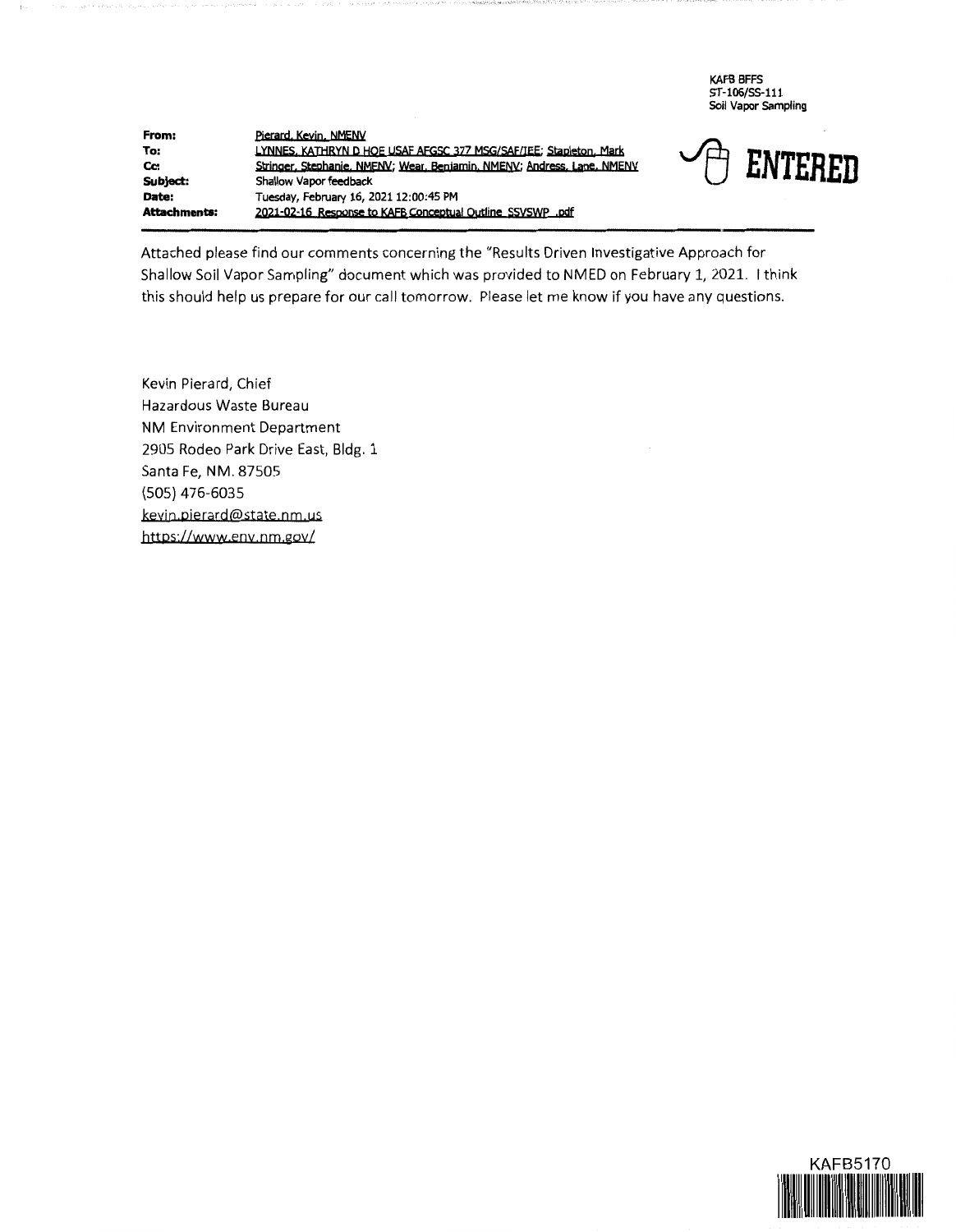## **NMED Response to KAFB February ist "Conceptual Outline" titled Draft Final Results Driven Investigative Approach Shallow Soil Vapor Sampling**

**Slide 2, First bullet:** The Permittee neglected to address NMED's requirement to investigate residual soil vapor contamination under homes, buildings, and paved areas. NMED has repeatedly directed the Permittee to investigate historical vapor contamination near the VA campus and the Siesta Hills neighborhood.

NMED's February 25, 2019 letter requiring this Work Plan specifically directed the Permittee to conduct sampling "in the residential area north of Ridgecrest or amid buildings on the VA hospital campus". In addition, the EPA VI Guidance states, "EPA recommends that soil gas samples be taken as close to the areas of interest as possible and preferably from directly beneath the building structure."

NMED's May 26, 2020 disapproval letter again required the Permittee to site soil vapor sampling wells as directed previously and in accordance with EPA guidance. Multiple meetings were conducted between the Permittee and NMED in 2020 and 2021, where the same direction was repeated. NMED continues to require siting of vapor wells adjacent to the VA buildings, in the Siesta Hills subdivision, within paved areas, and utility corridors. The conceptual outline failed to address these directions and provides no new information to justify reconsideration of this direction.

Following the Permittee's continued efforts to negotiate regarding sampling in essential areas where historical soil vapor concentrations have exceeded NMED screening levels by several orders of magnitude, NMED provided the US EPA with the Permittee's November 2019 work plan and the resulting May 26, 2020 Disapproval letter for their review. The EPA provided four pages of comments which are attached to this response. In summary, the EPA provided two comments with the following headings:

- **1. EPA concurs with NMEDs recommendation that KAFB develop a VI [vapor intrusion] Conceptual Site Model (CSM) to guide further evaluation of the VI pathway. EPA recommends completing the CSM before making final risk management decisions for any given site.**
- **2. Shallow soil gas sampling should be conducted adjacent to the VA hospital and at certain homes in the Siesta Hills subdivision before the pathway should be excluded from further consideration.**

The Permittee has not addressed either of these issues in their "conceptual outline". The "conceptual outline" was also provided to EPA for review. EPA provided a response on February 10, 2021, which stated that EPA, "maintain that our previous comments are still applicable to the investigation of the potential VI pathway north of the base" and reiterated the two recommendations listed above. In addition, EPA stated, "[w]e agree that collecting soil gas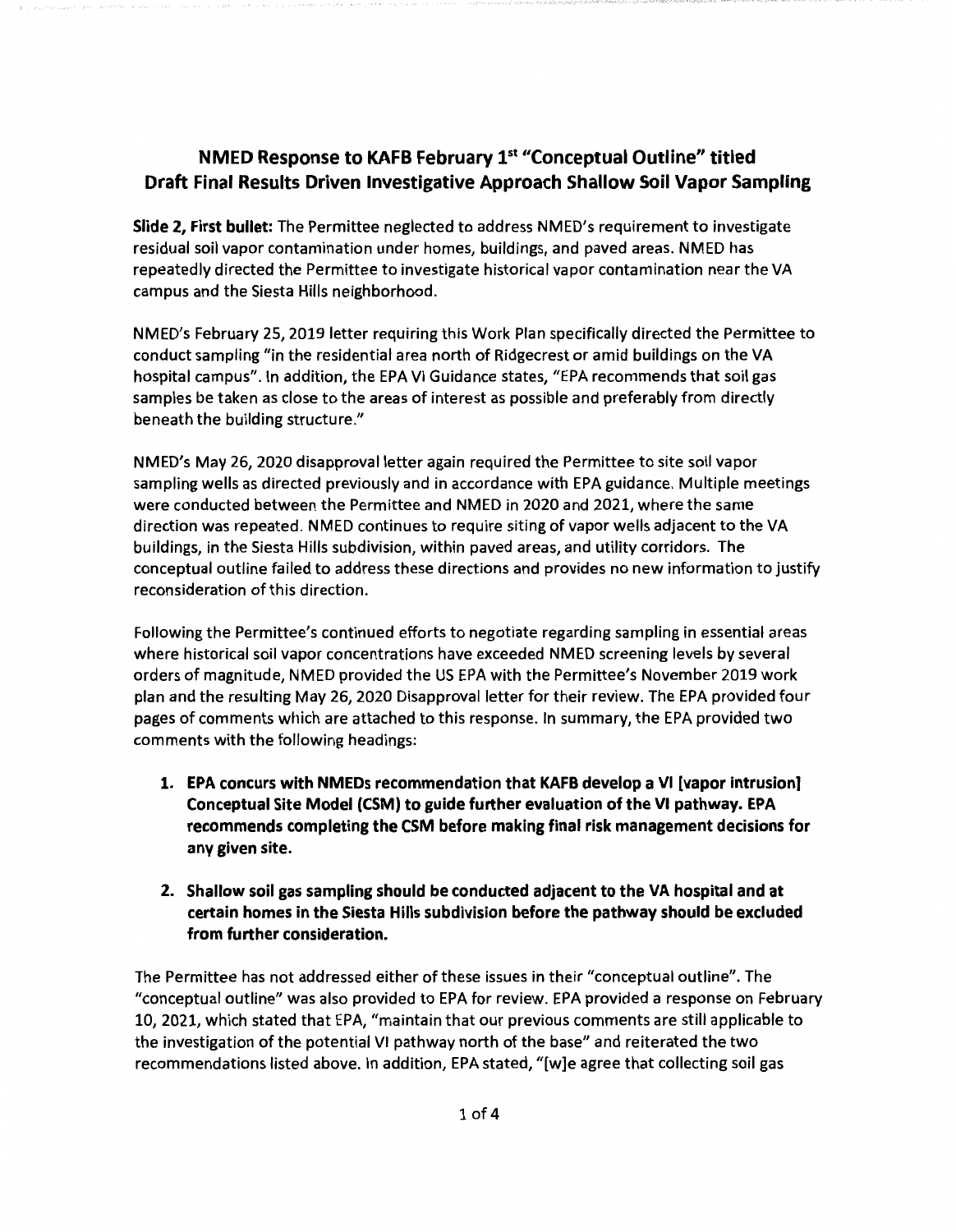samples over utility lines north of the base would provide another useful line of evidence to add to the CSM, but it shouldn't preclude the collection of soil gas samples near the VA hospital and Siesta Hills residential area."

**Slide 2, Third bullet:** The approach, as outlined, will not confirm that no off-base vapor intrusion risk exists.

**Slide 3, Objectives, first bullet:** NMED does not concur with the proposed "limited" investigation as outlined in the presentation.

**Slide 3, Objectives, third bullet:** Sampling is required in the vicinity of the VA campus and the Siesta Hills subdivision. Failure to incorporate this into the conceptual outline and the next workplan submittal will only delay a final determination concerning shallow soil vapor risks to the VA and the neighborhood.

**Slide 3, Objectives, fourth bullet:** Workplan approval by May 2021 may be unrealistic given the continued delays in addressing NMED concerns and responding to NMED comments.

**Slide 3, Constraints, first bullet:** Contracting matters are an internal issue that the AF must address to assure that AF has the capability to undertake and complete work required by NMED in a timely manner. Sufficient time is required for NMED review of plans and reports without regard to contract performance periods. AF contracting matters and contracting process will not be allowed to dictate required performance activities or schedules.

**Slide 3, Constraints, second bullet:** Contracting matters are an internal issue that the AF must address to assure that the AF has the capability to undertake and complete work required by NMED in a timely manner. Sufficient time is required for NMED review of plans and reports without regard to contract performance periods. AF contracting matters and contracting process will not be allowed to dictate required performance activities or schedules.

**Slide 4, First bullet:** The Shallow Soil Vapor Sampling Work Plan was submitted on November 8, 2019, not May 20, 2019, per NMED records.

**Slide 4, Third bullet:** In the November 10, 2020 presentation, the Permittee utilized data that did not meet quality assurance requirements and may not be used for decision making purposes. NMED clearly indicated that this was not appropriate and would not be considered.

**Slide 4, Sixth bullet:** In the January 6, 2021 presentation the Permittee continued to use data that did not meet quality assurance requirements and may not be used for decision making purposes. NMED clearly indicated that this was not appropriate and would not be considered. NMED disagrees that VISLs are "conceptually inaccurate" for use at the bulk fuels facility.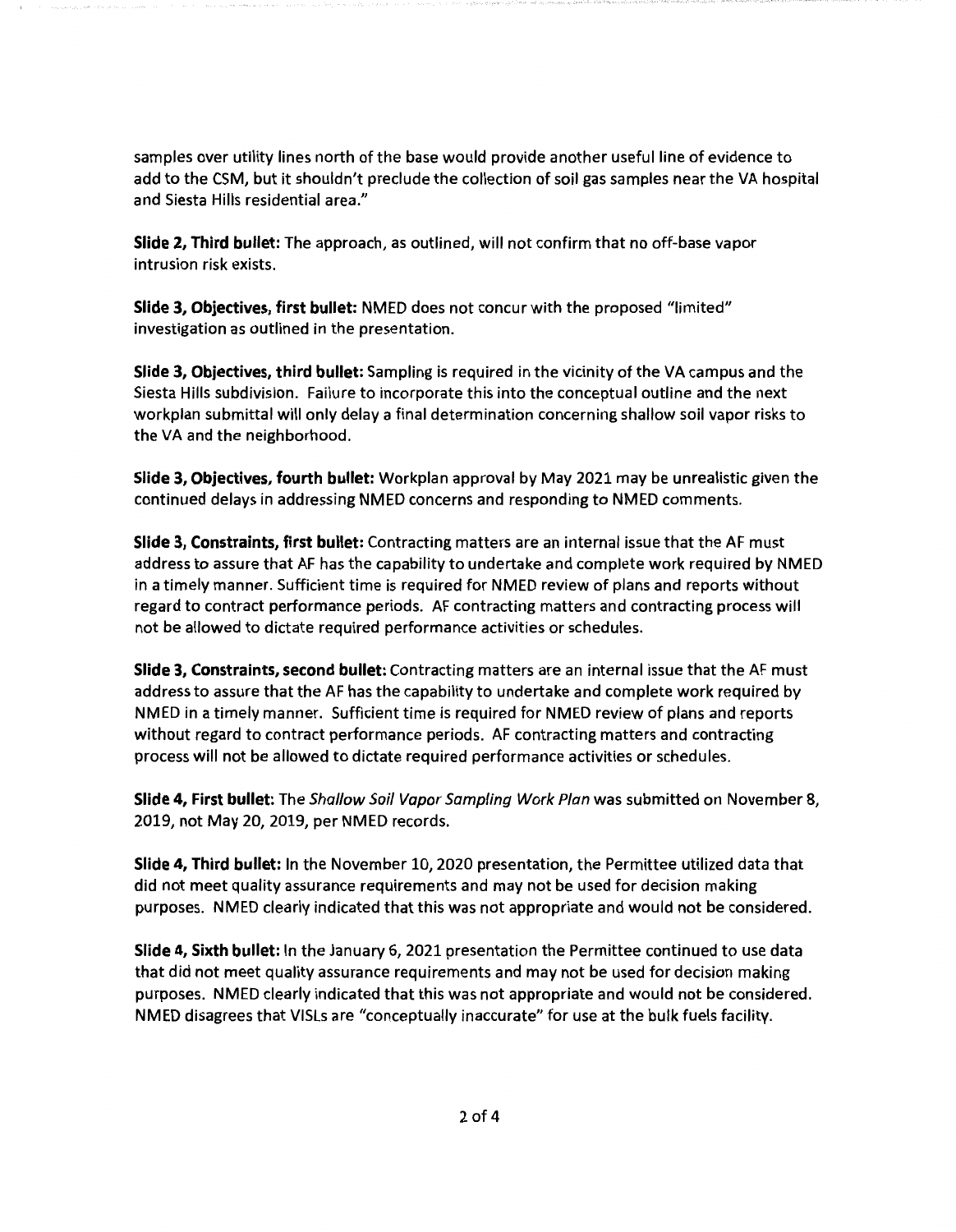**Slide 5, First bullet:** Some of the utilities depicted in slide 13 are not included on slides 7 and 8. It is clear based on slide 13 that the utilities mapping is incomplete and inconsistent with the information provided in response the NMED's information request. This needs to be rectified and addressed in the workplan. Slide 13 shows 3 water meters that have no water lines running to them, irrigation lines that are not connected to the water system, and baseball fields and park areas that would clearly have irrigation systems, but they are not depicted.

**Slide 6, First bullet:** While NMED agrees that 8 soil vapor monitoring points should be sufficient to evaluate VI potential, it does not agree with the proposed locations. NMED agrees with 5 foot, 10-foot, and 15-foot sampling points for each vapor monitoring well location.

**Slide 10, KAFB-106-SVMP-1 through 4:** It is unclear why 4 wells in the same utility corridor would be considered an efficient use of resources. In addition, these four locations are all within the radii of influence of many years of soil vapor extraction, which significantly reduced vadose zone contamination in the area, as well as the recent bioventilation pilot testing that ended in November 2020. No such treatment was conducted in the vicinity of the VA campus or the Siesta Hills subdivision. While one of the four wells may provide useful data regarding potential contaminant rebound, NMED does not agree with locating four wells in this area. At least three of these wells should be moved to other locations including below or directly adjacent to buildings in the VA campus, below or directly adjacent to homes in the Siesta Hills subdivision, within or directly adjacent to subsurface utility corridors nearer to the VA campus and the Siesta Hills subdivision, and below large paved areas.

**Slide 10, KAFB-106-SVMP-S through 7:** These three wells are all located in a park where the soil is open to the atmosphere. These wells do not address any of NMED's concerns regarding utility corridors, paved areas, or homes/buildings. NMED does not agree with any of these three locations. These three wells should be relocated to locations including below or directly adjacent to buildings in the VA campus, below or directly adjacent to homes in the Siesta Hills subdivision, within or directly adjacent to subsurface utility corridors nearer to the VA campus and the Siesta Hills subdivision, and below large paved areas.

**Slide 10, KAFB-106-SVMP-8:** While this well is proposed to be located near a utility corridor, it is also located in a parking lot. This parking lot has the highest amount of unpaved area of the local parking lots. This well should be relocated to the parking area to the west in a location that is centric to the largest paved area while also within or directly adjacent to the utility corridor depicted.

**Slide 12, First bullet:** Details regarding the DPT technology and well installation will be required prior to approval for use of DPT. The Permittee must provide details on boring diameter and how sloughing will be avoided during multiple sampling point installation.

**Slide 12, Fourth bullet:** Hollow-stem auger, or other appropriate drilling technology must be used when DPT fails to penetrate to design depths.